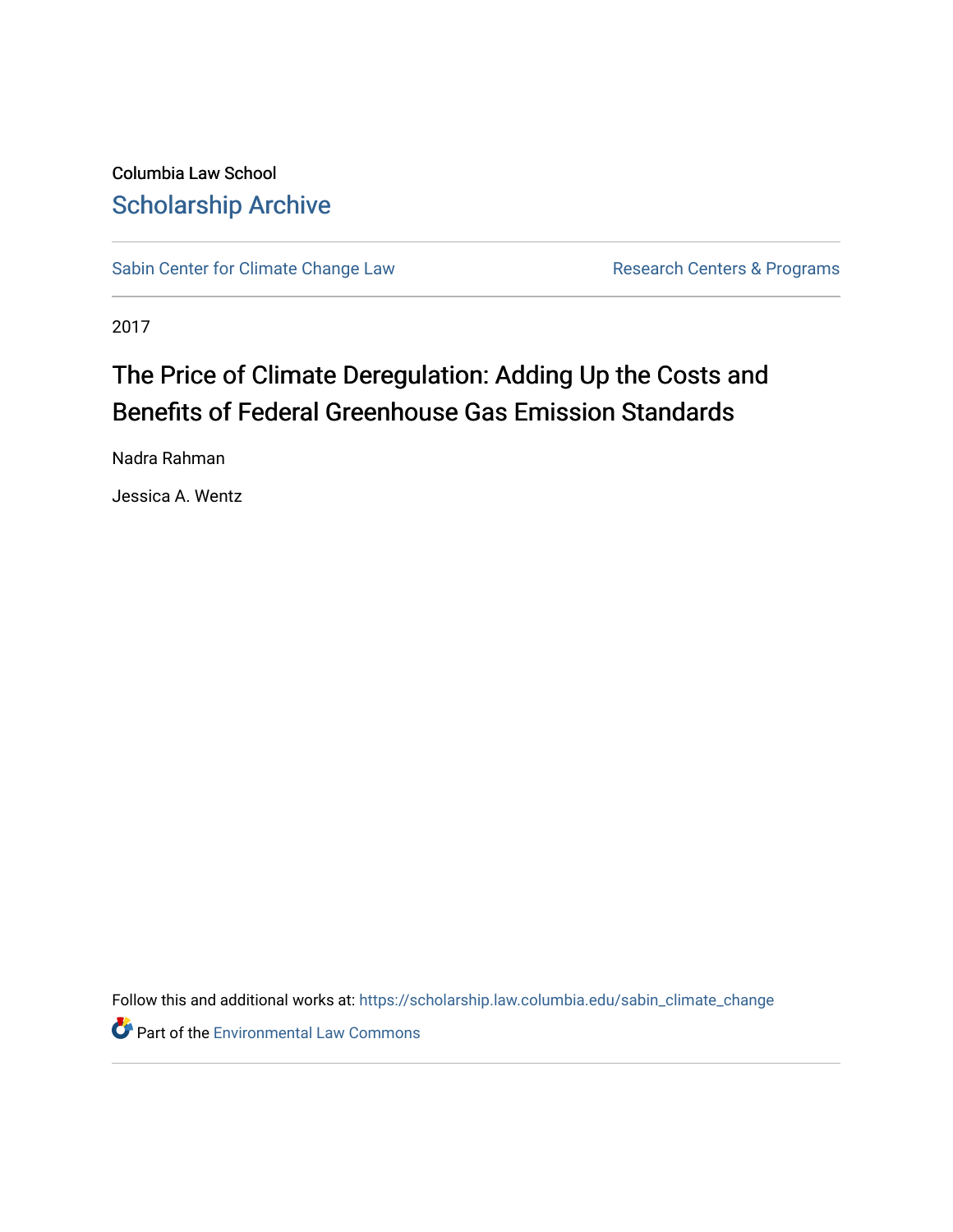# **COLUMBIA LAW SCHOOL**

# SABIN CENTER FOR CLIMATE CHANGE LAW

# **The Price of Climate Deregulation: Adding Up the Costs and Benefits of Federal Greenhouse Gas Emission Standards**

By Nadra Rahman<sup>\*</sup> and Jessica Wentz<sup>\*\*</sup>

August 2017

*Federal climate regulations are currently under attack, in part due to the perception that these regulations will impose excessive costs on regulated industries and society as a whole. But according to federal projections, the benefits of these regulations would significantly outweigh the costs. We added up the projected economic impacts of major federal rules aimed at reducing greenhouse gas emissions and found that the net benefits could reach nearly \$300 billion per year by 2030. The rules will also generate a variety of non-monetized benefits, such as improved public health outcomes and the creation of jobs, as well as climate mitigation benefits that will extend well beyond 2030.*

# **I. Introduction**

On March 28, 2017, President Trump issued an Executive Order on Promoting Energy Independence and Economic Growth, which established a federal policy that executive agencies review all existing regulations "that potentially burden the development or use of domestically produced energy resources, with particular attention to oil, natural gas, coal, and nuclear energy" and to suspend, revise, or rescind those that "unduly burden" the

<sup>&</sup>lt;u>.</u> \* Nadra Rahman is a student at Columbia University and an intern at the Sabin Center for Climate Change Law.

<sup>\*\*</sup> Jessica Wentz is a staff attorney at the Sabin Center for Climate Change Law.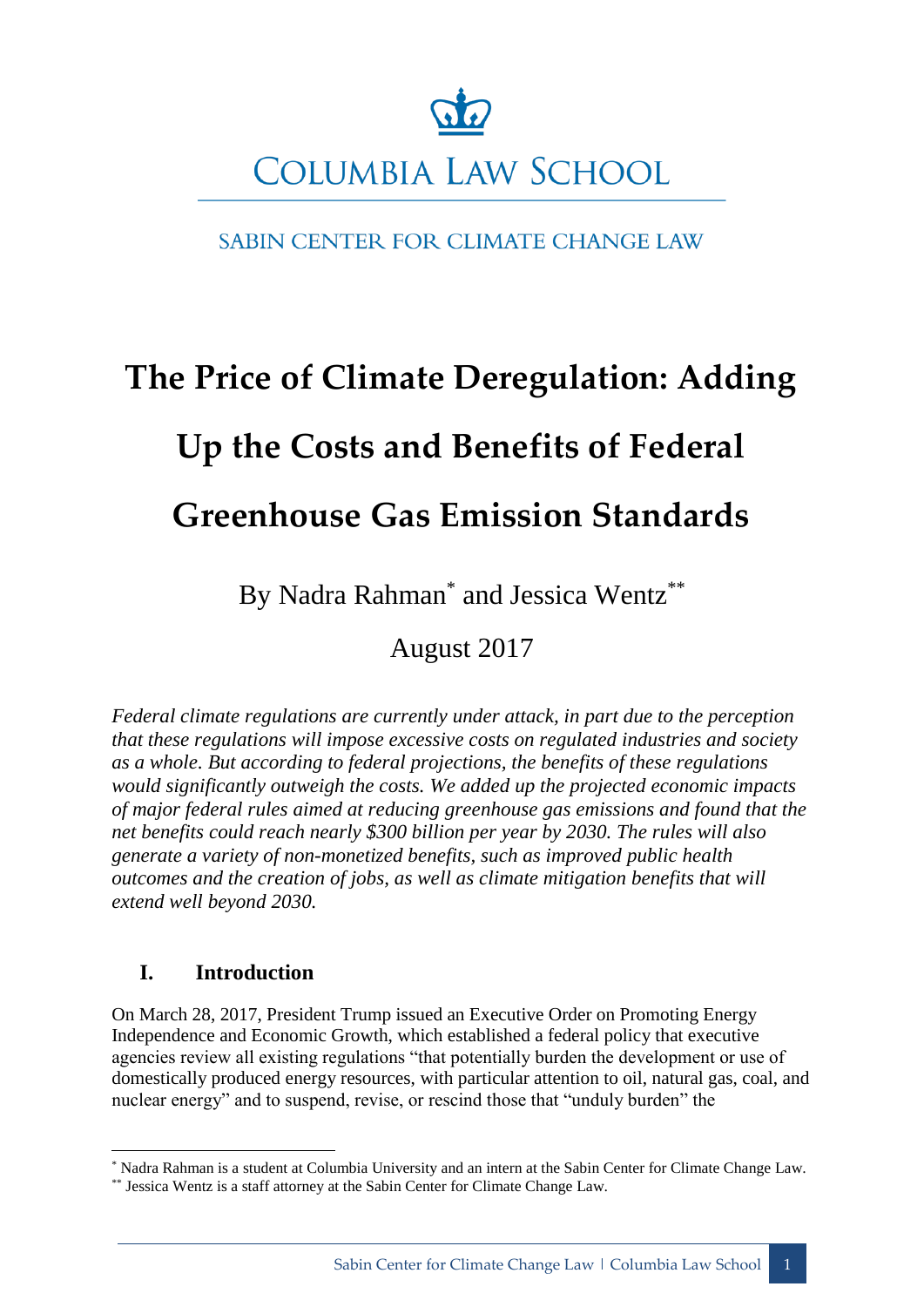development of these energy resources.<sup>1</sup> Consistent with this policy, the Order directed the U.S. Environmental Protection Agency (EPA) and the Bureau of Land Management (BLM) to immediately review federal rules establishing greenhouse gas emission standards for power plants and other sectors and, if appropriate, to suspend, revise, or rescind those rules as soon as practicable.<sup>2</sup> With the stroke of a pen, President Trump thus initiated the process of unraveling the federal climate protections that were put into place by the Obama Administration<sup>3</sup>

This is not the only action President Trump has taken to unravel federal climate protections. He has also initiated a review of the greenhouse gas emission standards for motor vehicles,<sup>4</sup> and has stated his intention to withdraw the U.S. from the 2015 Paris Agreement – the global framework established for implementing the United Nations Framework Convention on Climate Change (UNFCCC) – and to terminate U.S. contributions to UNFCCC funding mechanisms.<sup>5</sup> In addition, Executive Order 13783 takes aim at federal mitigation and adaptation planning efforts, for example by rescinding an Obama-era executive order on "Preparing the United States for the Impacts of Climate Change" and instructing federal agencies to suspend, revise, or rescind any actions taken in accordance with that executive order.<sup>6</sup> Of all of these actions, the rollback of federal greenhouse gas emission standards is likely the most detrimental to U.S. efforts to combat climate change.

President Trump and other opponents of these emission standards have argued that they are too onerous and that the benefits do not justify the costs.<sup>7</sup> It is true that environmental regulation can entail high compliance costs for regulated entities – but the agencies promulgating these standards have found that the benefits of regulation significantly outweigh the costs. These benefits include direct benefits from the reduction of greenhouse gas emissions (e.g., avoided economic losses and adverse health effects associated with rising temperatures, sea level rise, and other changes), public health benefits from the reduction of co-pollutants, and the creation of new jobs and economic opportunities in the clean energy sector.

<sup>1</sup> <sup>1</sup> Executive Order 13783: Promoting Energy Independence and Economic Growth §1(c) (Mar. 28, 2017). 2 *Id.* at §§4, 7.

<sup>&</sup>lt;sup>3</sup> The agencies that promulgated these rules have issued notice of their intent to review and, as appropriate, amend or repeal the rules consistent with the policy set forth in Executive Order 13783. The public will have an opportunity to submit comments on rule revisions and repeals. For up-to-date information on the status of each rule and public commenting opportunities, see *Climate Deregulation Tracker,* Sabin Center for Climate Change Law, http://columbiaclimatelaw.com/resources/climate-deregulation-tracker.

<sup>4</sup> EPA, Notice of Intention to Reconsider the Final Determination of the Mid-Term Evaluation of Greenhouse Gas Emissions Standards for Model Year 2022-2025 Light Duty Vehicles, 82 Fed. Reg. 14671 (Mar. 22, 2017). <sup>5</sup> Press Release, White House, Statement by President Trump on the Paris Climate Accord (June 1, 2017), https://www.whitehouse.gov/the-press-office/2017/06/01/statement-president-trump-paris-climate-accord. 6 *Id.* at §3.

<sup>7</sup> *See, e.g.,* Nicholas Loris, *The Many Problems of the EPA's Clean Power Plan and Climate Regulations: A Primer* (Heritage Foundation 2015).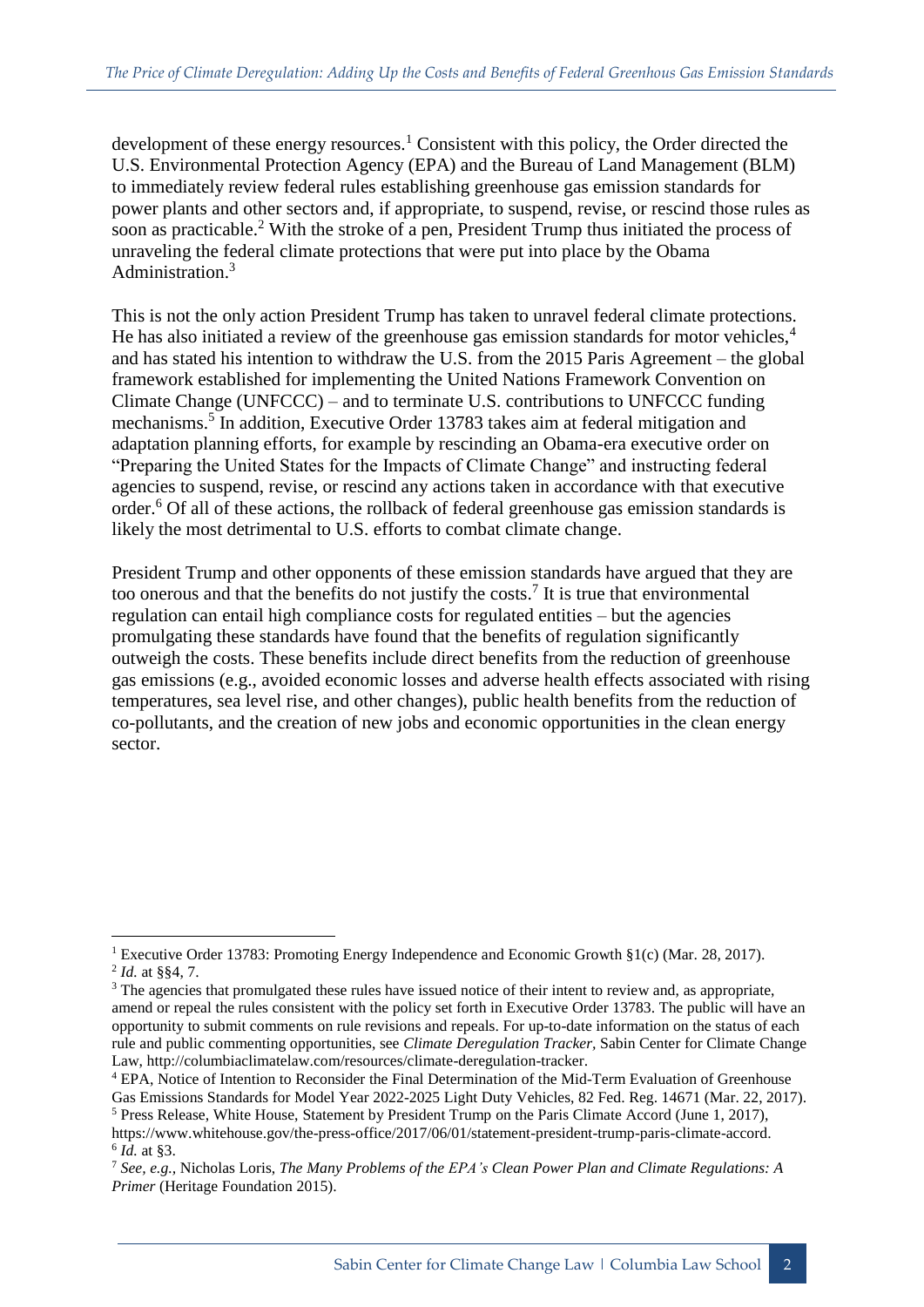# **II. Aggregate Costs and Benefits Greenhouse Gas Emission Standards**

According to federal projections, the total benefits of the greenhouse gas emission standards issued during the Obama Administration could reach nearly \$370 billion by 2030, more than four times the projected costs of approximately \$84 billion. These figures reflect the aggregated costs and benefits of the following federal rules:

- The Clean Power Plan, which establishes  $CO<sub>2</sub>$  performance standards for existing fossil fuel-fired power plants;<sup>8</sup>
- The motor vehicle emission standards for light-duty vehicles, model years 2012- $2025<sup>9</sup>$  and heavy-duty vehicles, model years  $2014-2028$ ;<sup>10</sup>
- The new source performance standards for the oil and gas sector (which encompass methane (CH<sub>4</sub>) emissions as well as volatile organic compounds);<sup>11</sup> and
- The methane waste prevention rule for the oil and gas sector.<sup>12</sup>

Table 1 (next page) summarizes the sum total of the projected economic impacts as well as impacts on emissions, jobs, and public health outcomes from these rules.<sup>13</sup> Additional information about the scope and requirements of each of these rules is available on the Sabin Center's Climate Regulation Database.<sup>14</sup>

Across individual years, the benefit-cost ratios for the rules range from nearly 1:1 to 10:1, with some of the biggest ratios for the Clean Power Plan and the standards for medium- and heavy-duty vehicles. The monetized benefits include positive impacts from greenhouse gas emission reductions (nearly 980 MMT  $CO<sub>2</sub>e$  in 2030) as well as public health benefits from the reduction of co-pollutants such as nitrogen oxides  $(NO<sub>x</sub>)$ . The costs reflect compliance costs for regulated industries as well as social costs (such as those resulting from additional "accidents, noise, and congestion" associated with an increase in vehicle use spurred by more efficient vehicles).

<sup>8</sup> EPA, Carbon Pollution Emission Guidelines for Existing Stationary Sources: Electric Utility Generating Units, 80 Fed. Reg. 64662 (Oct. 23, 2015).

<sup>9</sup> EPA & NHTSA, Light-Duty Vehicle Greenhouse Gas Emission Standards and Corporate Average Fuel Economy Standards, 75 Fed. Reg. 25324 (May 7, 2010); EPA & NHTSA, 2017 and Later Model Year Light-Duty Vehicle Greenhouse Gas Emissions and Corporate Average Fuel Economy Standards, 77 Fed. Reg. 62624 (Oct. 15, 2012).

<sup>&</sup>lt;sup>10</sup> EPA & NHTSA, Greenhouse Gas Emissions Standards and Fuel Efficiency Standards for Medium- and Heavy-Duty Engines and Vehicles, 76 Fed. Reg. 57106 (Sept. 15, 2011); EPA & NHTSA, Greenhouse Gas Emissions and Fuel Efficiency Standards for Medium- and Heavy-Duty Engines and Vehicles, Phase 2, 81 Fed. Reg. 73478 (Oct. 25, 2016).

<sup>&</sup>lt;sup>11</sup> EPA, Oil and Natural Gas Sector: Emission Standards for New, Reconstructed and Modified Sources, 81 Fed. Reg. 35824 (June 3, 2016).

<sup>&</sup>lt;sup>12</sup> BLM, Waste Prevention, Production Subject to Royalties, and Resource Conservation, 81 Fed. Reg. 83008 (Nov. 18, 2016).

<sup>&</sup>lt;sup>13</sup> The table does not include impacts from the new source performance standards for  $CO<sub>2</sub>$  emissions from the power sector because EPA did not perform a comparable cost-benefit analysis for that rule.

<sup>14</sup> *Climate Law Database*, Sabin Center for Climate Change Law,

http://columbiaclimatelaw.com/resources/climate-deregulation-tracker/database/.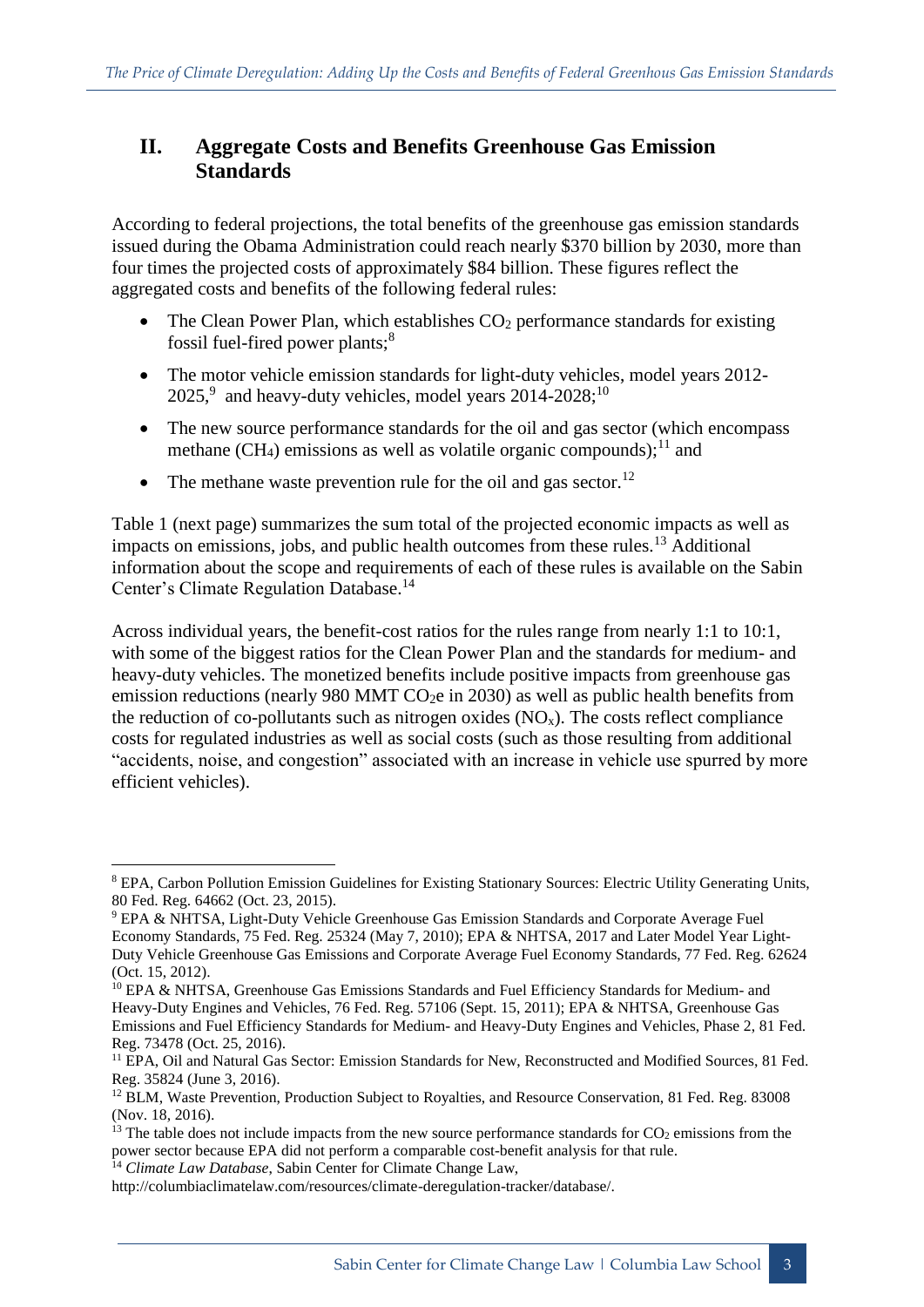| <b>Economic Impacts</b>                       | 2020<br>(all except<br>heavy-duty<br>2019-2027) | 2025<br>(all expect light- and<br>heavy-duty<br>standards) | 2030<br>(all except oil $\&$ gas<br><b>NSPS, methane waste</b><br>prevention) |
|-----------------------------------------------|-------------------------------------------------|------------------------------------------------------------|-------------------------------------------------------------------------------|
| <b>Benefits (millions)</b>                    |                                                 |                                                            |                                                                               |
| <b>Climate Benefits</b><br>$(SC-GHG, 3\% DR)$ | \$10,210                                        | \$13,939                                                   | \$49,233                                                                      |
| <b>Other Benefits</b>                         | \$79,401                                        | \$18,509                                                   | \$320,470                                                                     |
| <b>Total Benefits</b>                         | \$89,275                                        | \$31,718                                                   | \$369,973                                                                     |
| <b>Costs (millions)</b>                       |                                                 |                                                            |                                                                               |
| Compliance                                    | \$32,226                                        | \$4,017                                                    | \$71,197                                                                      |
| <b>Other Costs</b>                            | \$3,477                                         | \$0                                                        | \$12,416                                                                      |
| <b>Total Costs</b>                            | \$35,703                                        | \$4,017                                                    | \$83,614                                                                      |
| <b>Net Benefits</b><br>(millions)             | \$52,288                                        | \$28,443                                                   | \$286,939                                                                     |

#### **Table 1: Aggregate Economic Impacts of Federal Greenhouse Gas Emission Standards**

Notes:

<u>.</u>

- It is not possible to aggregate costs and benefits for all rules in a specific year, as the timeframe for the cost-benefit analysis varies for each rule. Thus, we provide estimates for 2020, 2025, and 2030, as well as information on which rules are covered.
- All figures are drawn from official analyses conducted by the federal agencies promulgating these rules. Third party studies have corroborated these findings and, in some cases, have found that the net benefits are even greater than what the agencies projected. These studies are discussed below.
- All \$ values have been updated to 2016\$ for consistency across rules. The factor 1.145 was used for conversions from 2007\$, 1.114 for 2009\$, 1.101 for 2010\$, 1.079 for 2011\$, 1.059 for 2012\$, and 1.042 for 2013\$. The Gross Domestic Product: Implicit Price Deflator maintained by the Federal Reserve Bank of St. Louis was used to calculate these factors.<sup>15</sup>
- Net benefits are those as calculated by EPA, and may diverge from the difference of the costs and benefits due to rounding.
- Figures for Clean Power Plan are based on EPA's upper-bound estimate of net benefits under a mass-based compliance approach, applying a 3% discount rate to climate and air quality health cobenefits.
- Figures for the heavy-duty vehicle emission standards, MY 2019-2028 reflect EPA's estimate of net benefits under analysis Method B and in comparison to scenario 1a, in which fuel economy is not expected to improve without regulation.

The appendix to this document contains tables depicting a more detailed breakdown of aggregated costs and benefits, as well as costs and benefits for each of the rules discussed here.

<sup>15</sup> *Gross Domestic Product: Implicit Price Deflator,* Federal Reserve Bank of St. Louis, https://fred.stlouisfed.org/series/GDPDEF.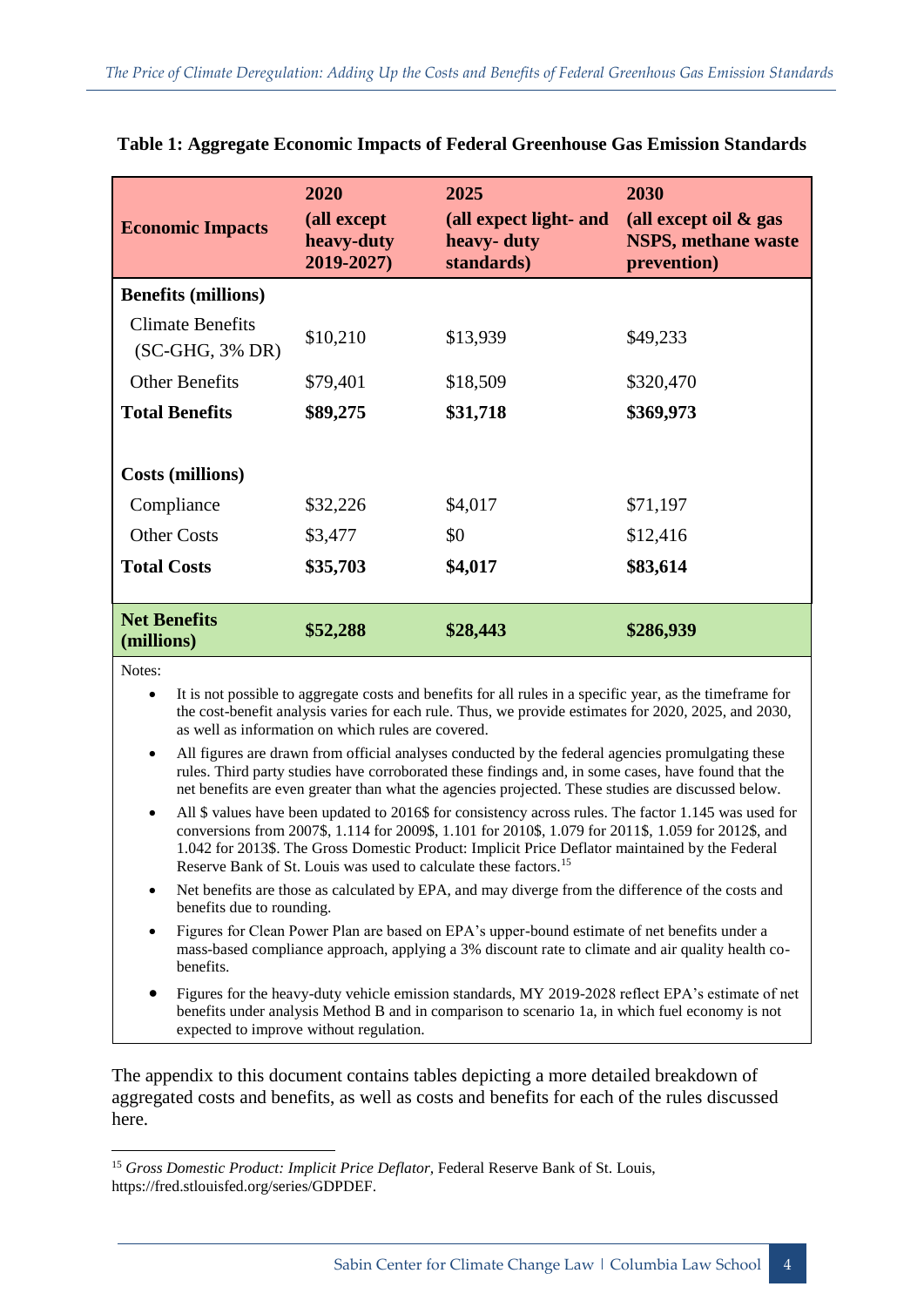Tables 2 through 4 summarize the aggregate effects of these rules on emissions (greenhouse gases and conventional air pollutants), employment, and public health outcomes. All figures are drawn from the regulatory impact analyses accompanying the rules. The public health impacts are particularly notable: in 2030, the rules for which we have data will result in over 3,345 cases of avoided premature mortality, 4,500 fewer asthma attacks, 1,630 fewer nonfatal heart attacks, and over one million fewer minor restricted activity days—outcomes that are linked to reductions in particulate matter and ozone.

| <b>Emission Impacts</b>                      | <b>2020</b><br>(all except<br>heavy-duty<br>2014-2027) | 2025<br>(all except light-<br>duty 2012-2015,<br>heavy duty 2014-<br>2018) | 2030<br>(all except oil $\&$ gas<br><b>NSPS, heavy-duty</b><br>2019-2027, methane<br>waste prevention) |
|----------------------------------------------|--------------------------------------------------------|----------------------------------------------------------------------------|--------------------------------------------------------------------------------------------------------|
| <b>GHG</b> (metric tons<br>CO <sub>2</sub> e | $-260,703,464$                                         | -279,756,493                                                               | -979,667,405                                                                                           |
| $CO2$ (short tons)                           | $-259,649,184$                                         | $-302,924,132$                                                             | $-409, 409, 137$                                                                                       |
| $CH4$ (short tons)                           | $-690,786$                                             | $-728,904$                                                                 | $-642,040$                                                                                             |
| $N_2O$ (short tons)                          | $-333$                                                 | $-141$                                                                     | $-634$                                                                                                 |
| $SO2$ (short tons)                           | $-54,000$                                              | $-185,000$                                                                 | $-280,000$                                                                                             |
| $NOx$ (short tons)                           | $-54,513$                                              | $-225,110$                                                                 | $-263,650$                                                                                             |
| VOC (short tons)                             | $-118,591$                                             | $-60,305$                                                                  | $-37,009$                                                                                              |

#### **Table 2: Emissions Impacts**

Notes:

 For heavy-duty vehicle standards 2014-2018, EPA specified economic benefits for the year 2020 (including benefits from  $CO_2$  reductions) but did not specify the actual amount of  $CO_2$  that would be reduced in 2020. Thus, the  $CO<sub>2</sub>$  reductions in 2020 from that rule are reflected in Table 1 (economic impacts) but not this table.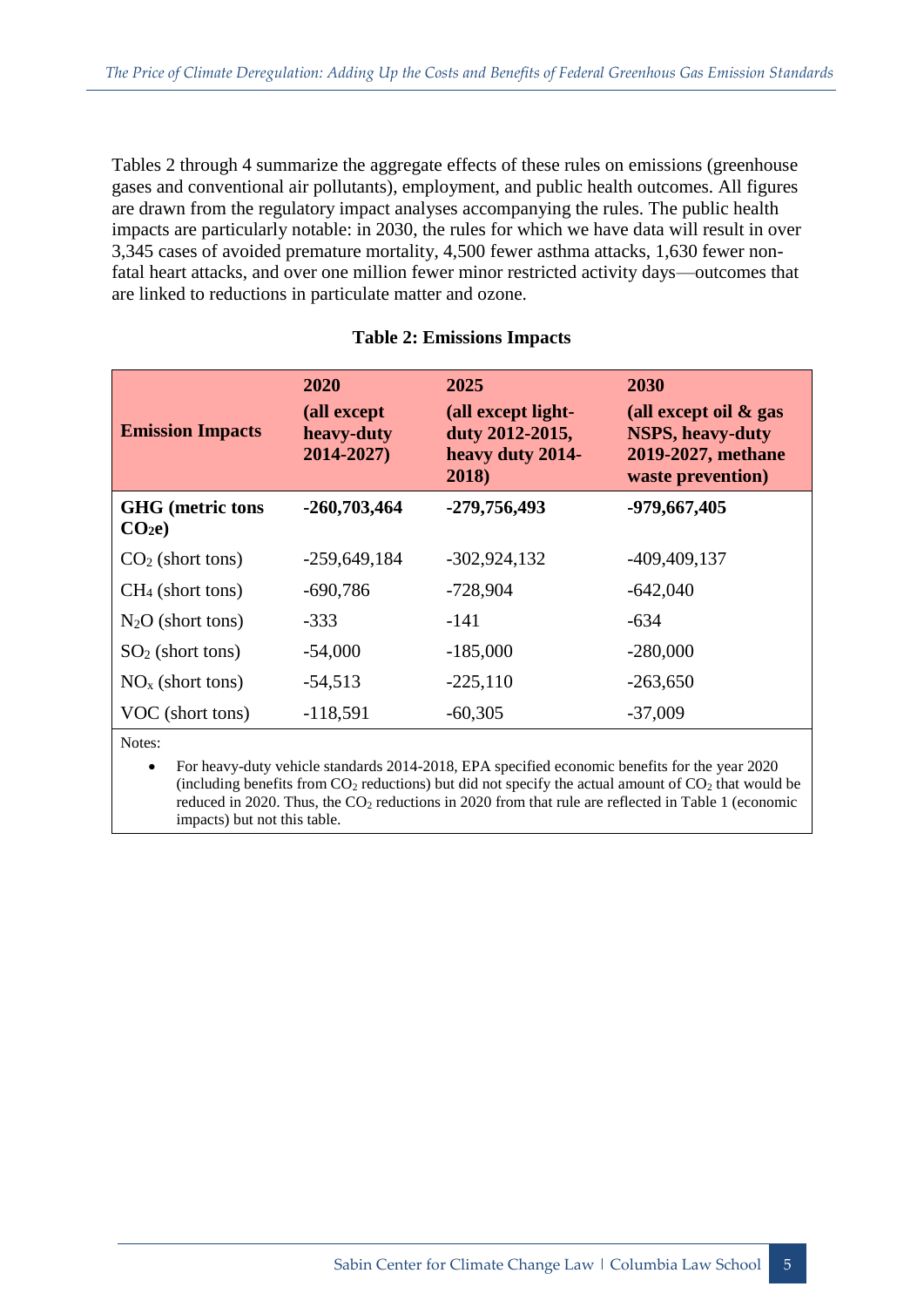| <b>Jobs</b>       | 2020                                                                           |                                                           | 2025                                                      |                                                          | 2030                                    |
|-------------------|--------------------------------------------------------------------------------|-----------------------------------------------------------|-----------------------------------------------------------|----------------------------------------------------------|-----------------------------------------|
|                   | Oil & Gas<br>NSPS, Light-<br>Duty 2017-2015,<br><b>Heavy Duty</b><br>2018-2025 | <b>Clean</b><br><b>Power</b><br><b>Plan</b>               | Oil & Gas<br>NSPS,<br>Heavy-<br><b>Duty 2018-</b><br>2025 | <b>Clean Power</b><br><b>Plan</b>                        | <b>Clean Power</b><br><b>Plan</b>       |
| Jobs $\uparrow$   | $+12,170$ job-<br>years                                                        | $+2,500$<br>job-years;<br>$+37,570$ to<br>59,700<br>jobs  | $+6,170$ job-<br>years                                    | $+15,000$ job-<br>years; $+$<br>52,590 to<br>83,590 jobs | $22,800$ job-<br>years; 83,360<br>jobs  |
| Jobs $\downarrow$ |                                                                                | $-15,700$<br>job-years                                    |                                                           | $-41,000$ job-<br>years                                  | 56,600 job-<br>years                    |
| Net Jobs          | $+12,170$ job-<br>years                                                        | $-13,100$<br>job-years;<br>$+37,570$ to<br>59,700<br>jobs | $+6,170$ job-<br>years                                    | $-26,000$ job-<br>years;<br>$+52,590$ to<br>83,590 jobs  | $-33,800$ job-<br>years; 83,360<br>jobs |

## **Table 3: Employment Impacts**

# **Table 4: Public Health Impacts**

| <b>Public Health Impacts</b><br>(PM2.5- & ozone-related) | 2030<br>(all except Oil & Gas NSPS, Heavy-<br>Duty 2019-2028, Methane Waste<br><b>Prevention Rule</b> ) |
|----------------------------------------------------------|---------------------------------------------------------------------------------------------------------|
| <b>Avoided Premature Mortality (adult)</b>               | 3,345                                                                                                   |
| Avoided lower respiratory symptoms (age 7-<br>14)        | 24,200                                                                                                  |
| Avoided upper respiratory symptoms (age 9-<br>11)        | 32,450                                                                                                  |
| $\downarrow$ Asthma exacerbation (age 6 - 18)            | 4,500                                                                                                   |
| $\downarrow$ Emergency room visits for asthma            | 537                                                                                                     |
| $\downarrow$ Lost work days (age 18 - 65)                | 151,600                                                                                                 |
| $\downarrow$ Non-fatal heart attacks (age $>$ 18)        | 1,630                                                                                                   |
| $\downarrow$ Minor restricted-activity days (age 18-65)  | 1,277,070                                                                                               |
| ↓ School absence days                                    | 121,450                                                                                                 |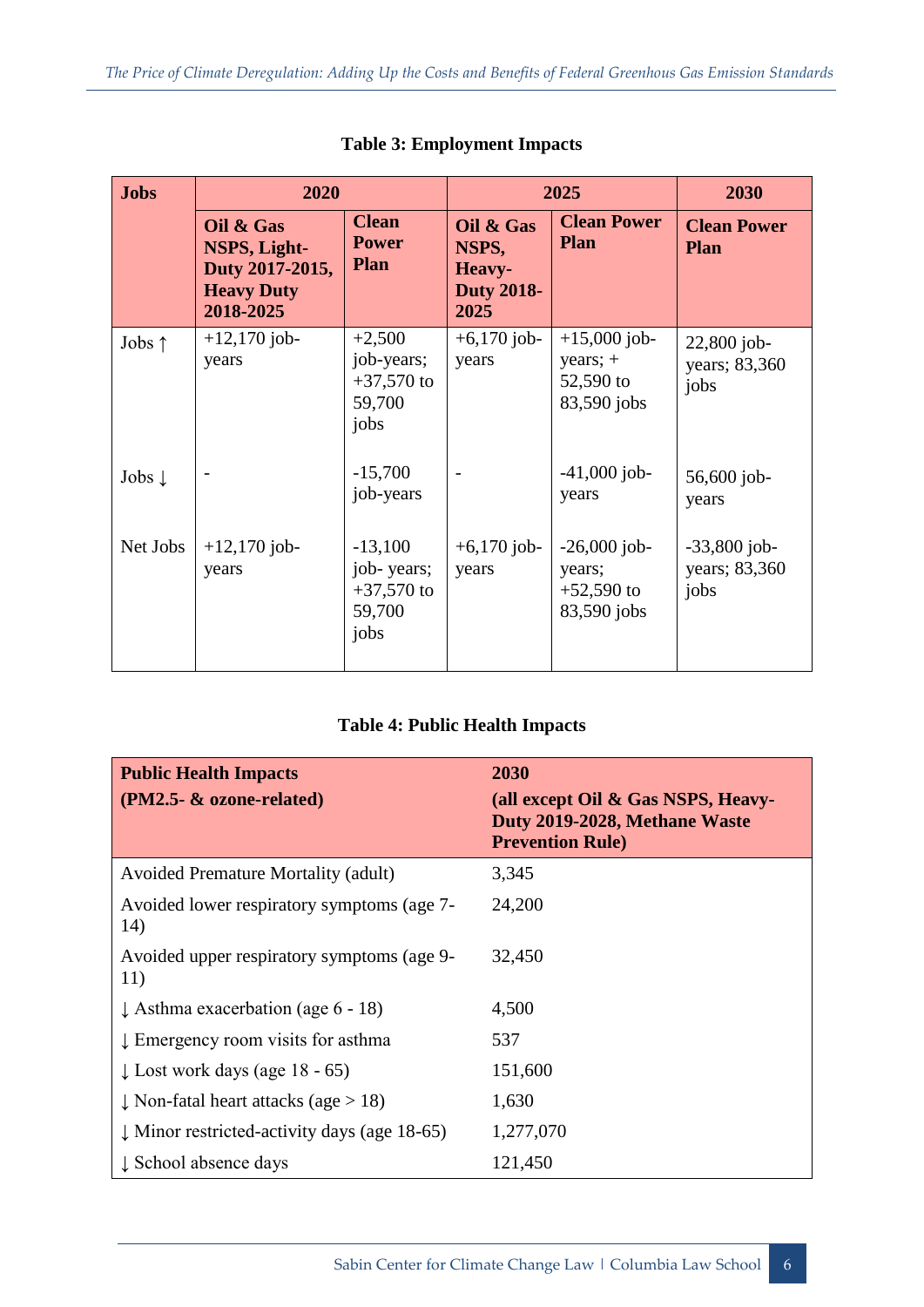# **III. Breakdown of Costs and Benefits by Rule**

# **A. Clean Power Plan**

The Clean Power Plan, intended to reduce carbon pollution from existing power plants, is a prime example of a regulation where the benefits greatly exceed overall costs.

EPA projected that the net monetized benefits of the rule could reach approximately \$7 billion in 2020, \$28 billion in 2025, and \$46 billion in 2030.<sup>16</sup> EPA's calculations accounted for:

- Reductions in  $CO_2$  emissions of approximately 74 million metric tons (MMT) in 2020, 239 MMT in 2025, and 375 MMT in 2030; <sup>17</sup>
- Health co-benefits arising as a result of reductions in co-pollutants such as sulfur dioxide  $(SO_2)$  and nitrogen oxides  $(NO_x)$ ; and
- Compliance costs for regulated power plants.

Climate benefits are calculated using the social cost of carbon  $(SC-CO<sub>2</sub>)$ , a framework which incorporates such diverse inputs as changes in agricultural productivity, human health, insurance rates, and energy system costs to assess the monetary value of changes in  $CO<sub>2</sub>$ emissions; it is important to note that this is a global measure, as the effects of greenhouse gas emissions are not localized.<sup>18</sup> The use of the  $SC\text{-}CO<sub>2</sub>$  standard is now at risk, as with Executive Order 13783, President Trump disbanded the Interagency Working Group on Social Cost of Greenhouse Gases, withdrew technical documents it published related to the SC-CO2, and called for agencies to look to the Office of Management and Budget (OMB)'s 2003 Circular A-4 (guidance on regulatory impact analysis) when valuing changes in greenhouse gas emissions.<sup>19</sup> Nonetheless, the SC-CO<sub>2</sub> remains a useful metric for assigning value to greenhouse gas emission reductions. The underpinning methodology for calculating the  $SC-CO<sub>2</sub>$  and the estimates of the  $SC-CO<sub>2</sub>$  underwent multiple stages of interagency consultation, public comment, and peer review, and the OMB has previously concluded that the use of the  $SC-CO<sub>2</sub>$  is consistent with the requirements of OMB's Information Quality Guidelines Bulletin for Peer Review and OMB Circular A-4.<sup>20</sup>

Domestic public health impacts of the rule, meanwhile, include thousands of avoided premature deaths and asthma attacks, among other morbidity events, brought about by reduced exposure to  $PM_{2.5}$  and ozone associated with reduced emissions of  $SO_2$  and  $NO_x$ . Other domestic benefits, such as reduced exposure to hazardous air pollutants (HAP),

<sup>16</sup> EPA. *Regulatory Impact Analysis for the Clean Power Plan Final Rule*, EPA-452/R-15-003 (2005) at ES-23 (these figures reflect EPA's upper-bound estimate for net benefits under a mass-based compliance approach, applying a 3% discount rate to climate and air quality health co-benefits). (2011\$ values have been converted to 2016\$ using a factor of 1.079) (hereinafter "Clean Power Plan RIA").

<sup>17</sup> *Id.* at ES-15, 23.

<sup>18</sup> *Id.* at 4-3.

<sup>&</sup>lt;sup>19</sup> Executive Order 13783: Promoting Energy Independence and Economic Growth §5 (Mar. 28, 2017).

<sup>20</sup> *Addendum to Technical Support Document on Social Cost of Carbon for Regulatory Impact Analysis under* Executive Order 12866: Application of the Methodology to Estimate the Social Cost of Methane and the Social *Cost of Nitrous Oxide* (Aug. 2015) at 3.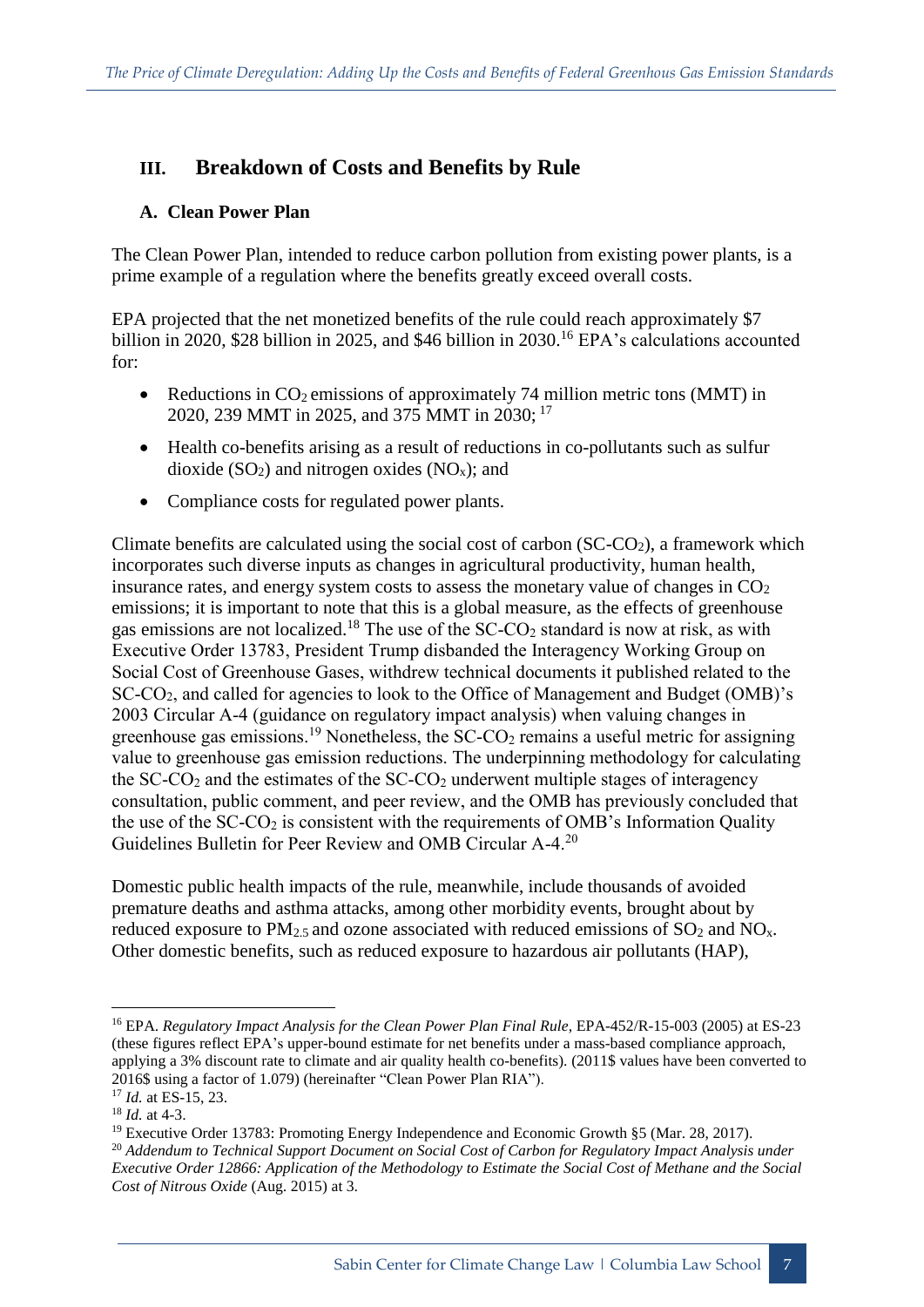ecosystem effects, and visibility improvements were not monetized in EPA's cost-benefit analysis for the rule. $21$ 

Moreover, EPA expects the Clean Power Plan to create  $+37,570$  to  $+59,700$  jobs in demandside energy efficiency in 2020, offset by a net decrease of -13,100 job-years in the electricity, coal, and natural gas sectors.<sup>22</sup> Though the two units cannot be added, it is evident that more jobs are created than lost, with creation concentrated in cleaner, more sustainable sectors.

Outside studies—both those conducted by independent researchers and environmental groups—largely affirm EPA's findings, or suggest even greater benefits from the rule. Buonocore et al. (2016) undertook an analysis of the costs and co-benefits of a U.S. power plant carbon standard that resembles the Clean Power Plan, finding that the net benefits of such a rule would be \$12 billion (2010\$) in 2020; it diverges from EPA in not discounting these benefits in its final analysis.<sup>23</sup> The high estimated co-benefits are likely realistic—the Integrated Planning Model study conducted by M.J. Bradley & Associates (2016) revealed that the targets of the rule are achievable under many of the fourteen scenarios analyzed. The study, which includes insights from diverse stakeholders, also forecasts household electric bills to drop 3 to 11 percent below the reference case in 2030, depending on the level of energy efficiency and policy option.<sup>24</sup> Synapse Energy Economics (2016), backed by a grant from the Energy Foundation, supported this conclusion, projecting that the Clean Power Plan would save consumers \$3 to \$17 on their monthly electric bills, with the variation arising from different energy efficiency savings scenarios.<sup>25</sup>

A study by Linn, Burtraw, and McCormack (2016) for Resources for the Future (RFF) found potential compliance costs to be higher than EPA's estimates, providing a counterpoint to other analyses. Their simulation of nearly fifty implementation scenarios for the Clean Power Plan yielded total compliance costs of \$6.3 billion per year in 2025 and \$8.4 billion in 2030 (2011\$), compared to EPA's \$1 to \$3 billion in 2025 and \$5.1 to \$8.4 billion in 2030. Net benefits would still be positive under these projected costs. The study also asserts that the costs imposed upon the coal industry by the rule are miniscule compared to the recent effect of natural gas prices on the profitability of coal—so that the rule results in near-zero costs beyond current trends until 2025, particularly if states reduce emissions by expanding their utilization of natural gas-fired generation facilities instead of immediately dismantling coalfired power plants.<sup>26</sup>

Analyses commissioned by conservative-leaning or industry groups reported fewer benefits and even higher costs. Lesser's (2016) study for the Manhattan Institute critiques EPA's comparison of global climate and economic benefits to U.S.-only costs, as well as the agency's methodology for estimating climate and health co-benefits and compliance costs.

<sup>21</sup> Clean Power Plan RIA at ES-11.

<sup>22</sup> Clean Power Plan RIA at 6-35.

<sup>23</sup> Jonathan J. Buonocore et al., *An Analysis of Costs and Health Co-Benefits for a U.S. Power Plant Carbon Standard*, 11(6) PLOS ONE e0158792 (2016).

<sup>24</sup> M.J. Bradley & Associates, *EPA's Clean Power Plan: Summary of IPM Modeling Results with ITC/PTC Extension* (2016) at 3,26.

<sup>25</sup> Pat Knight et al., Synapse Energy Economics, Inc., *Cutting Electric Bills with the Clean Power Plan - EPA's Greenhouse Gas Reduction Policy Lowers Household Bills: March 2016 Update* (2016) at ii.

<sup>26</sup> Joshua Linn et al., Resources for the Future (RFF), *An Economic Assessment of the Supreme Court's Stay of the*

*Clean Power Plan and Implications for the Future*, RFF DP16-21 (2016) at 5, 18, 20.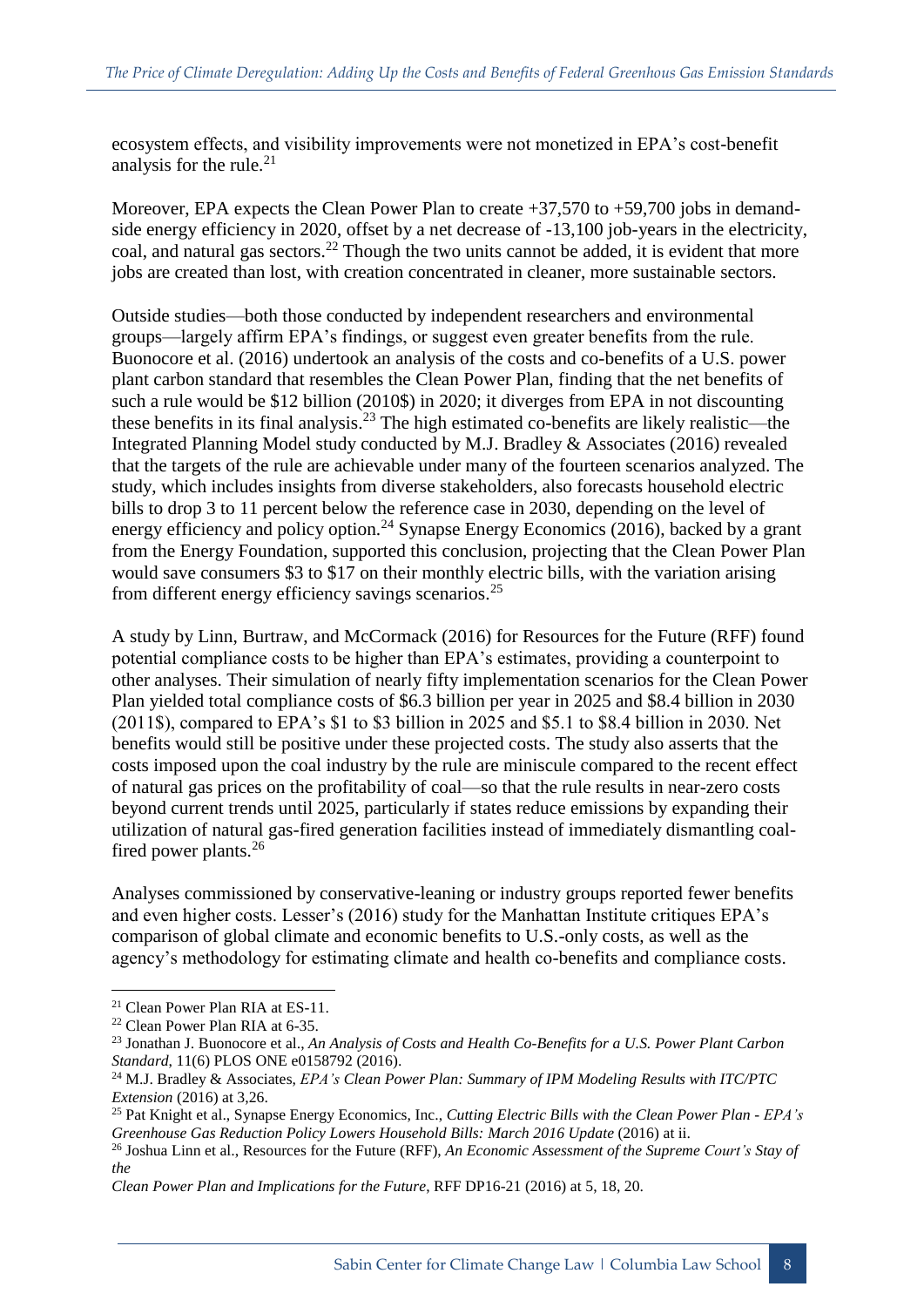Notably, Lesser claims that the Clean Power Plan will have no measurable impact on world climate, eliminating the possibility of any climate benefits.<sup>27</sup> And in an analysis commissioned by the American Coalition for Clean Coal Energy, NERA Economic Consulting (2015) modeled two compliance scenarios for the Clean Power Plan, finding that the regulation would lead to large reductions in  $CO<sub>2</sub>$  emissions, but also increases in energy expenditure and average annual retail electricity rate period.<sup>28</sup> The modeling did not monetize climate or health benefits related to reductions in emissions, which may offset even these high projected costs.

## **B. Motor Vehicle Emission Standards**

#### *a) Light-Duty Vehicles*

The greenhouse gas emission standards / fuel economy standards for light-duty vehicles are, like the Clean Power Plan, projected to bring about more societal gains than losses.

According to EPA, standards set for light-duty motor vehicles from model years 2012 to 2016 are expected to result in monetized net benefits of \$34.7 billion in 2020 and \$100.4 billion in 2030.<sup>29</sup> Similar standards for light-duty vehicles from model years 2017 to 2025 are expected to result in monetized net benefits of \$168 million in 2020 and \$81.4 billion in 2030, in addition to net benefits from the first phase of the standards.<sup>30</sup>

The same set of factors were considered in both cost-benefit analyses, including:

- For model years 2012-2016: reductions in  $CO<sub>2</sub>$  emissions of approximately 153 million short tons in 2020 and 301 million in  $2030$ ;<sup>31</sup>
- For model years 2017-2025: additional reductions in  $CO<sub>2</sub>$  emissions of approximately 25 million short tons in 2020 and 272 short tons in 2030; $^{32}$
- $\bullet$  Health co-benefits arising as a result of reductions in co-pollutants such as NO<sub>x</sub>, volatile organic compounds (VOCs), and air toxics;
- Massive fuel savings arising from better fuel economy;
- Improved energy security in the case of a price shock;
- The value of reduced refueling and increased traveling (the latter just for 2017-2025);
- The costs of accidents, noise, and congestion due to increased driving; and

<sup>27</sup> Jonathan Lesser, *Missing Benefits, Hidden Costs: The Cloudy Numbers in the EPA's Clean Power Plan* (June 2016) at 5-6.

<sup>28</sup> NERA Economic Consulting, *Energy and Consumer Impacts of EPA's Clean Power Plan* (Nov. 5, 2016) at 3-5.

<sup>29</sup> EPA, *Regulatory Impact Analysis: Final Rulemaking to Establish Light-Duty Vehicle Greenhouse Gas Emission Standards and Corporate Average Fuel Economy Standards*, EPA-420-R-10-009 (2010) at 8-24. (2007\$ values have been converted to 2016\$ using a factor of 1.145) (hereinafter "Light-Duty RIA (2010)"). <sup>30</sup> EPA, *Regulatory Impact Analysis: Final Rulemaking for 2017-2025 Light-Duty Vehicle Greenhouse Gas Emission Standards and Corporate Average Fuel Economy Standards*, EPA-420-R-12-016 (2012) at 7-27. (2010\$ values have been converted to 2016\$ using a factor of 1.101) (hereinafter "Light-Duty RIA (2012)").

 $31$  Light-Duty RIA (2010) at 5-4.

 $32$  Light-Duty RIA (2012) at 4-133.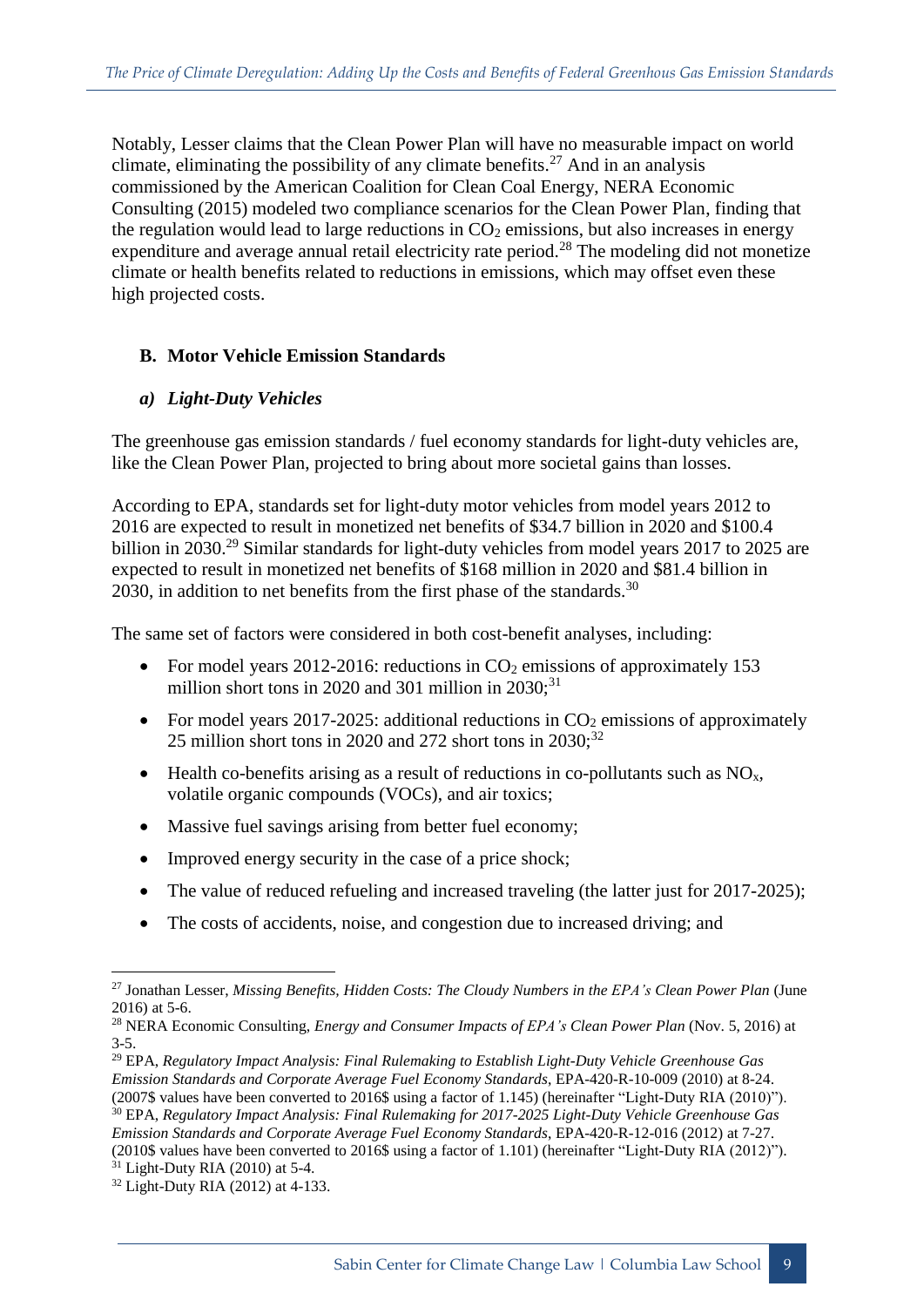• Compliance costs for regulated vehicle manufacturers.

Again, the  $SC-CO<sub>2</sub>$  was used by EPA to calculate the value of reduced emissions and energy consumption—which, over the lifetime of model year 2012-2016 vehicles, will total 960 million metric tons of greenhouse gases and 1.8 billion barrels of oil.<sup>33</sup> Excluded from the monetized greenhouse gas benefits are the emissions reductions of non- $CO<sub>2</sub>$  greenhouse gases, such as hydrofluorocarbons,  $CH_4$ , and nitrous oxide  $(N_2O)$ , though these reductions are also expected to reap climate benefits.<sup>34</sup> Public health benefits *are* monetized, and include over 430 avoided premature deaths and 230 non-fatal heart attacks in 2030, across both rules.<sup>35</sup> The sum of social and economic benefits is more than double the estimated compliance cost in almost every year analyzed for both rules—even with the internalization of effects such as the accidents, noise, and congestion that are produced by more convenient, less expensive driving. The ratio of benefits to costs becomes even more impressive when the values are summed across rules, as they are additive for the two phases.

Strikingly, fuel savings alone outweigh the costs of compliance, without factoring in the climate or health impacts of the rule. For an individual consumer, the 2012-2016 rule adds \$950 to the cost of a vehicle, an amount that can be recouped within three years if the vehicle was bought in cash, and immediately if it was bought on credit—due entirely to fuel savings.<sup>36</sup> The payback period is slightly longer for the 2017-2025 rule at 3.5 years,<sup>37</sup> but still much shorter than the lifetime of the vehicle.

Furthermore, some studies claim that EPA may have overestimated costs for compliance, widening net benefit estimates. Lutsey et al. (2017) of the International Council on Clean Transportation write that emerging technologies make it possible to lower emissions and improve fuel economy using cost-effective approaches. They believe the costs to achieve emissions targets are 34 to 40 percent lower than projected in EPA's U.S. Midterm Evaluation Regulatory Analysis—the development of advanced engines, light-weighting technology, and electric vehicles is occurring faster and cheaper than EPA predicted.<sup>38</sup> This means that payback periods will grow briefer and more advantageous to the consumer as technologies evolve and penetrate the fleet, allowing manufacturing companies to exceed the standards.

Other studies point to the peculiarity of the so-called "efficiency gap." If energy-saving technologies are economically beneficial in the long run, why are consumers hesitant to pay the higher initial costs, such that government intervention is required to implement higher fuel economy standards? There are several possibilities, the most likely of which is that consumers discount future energy savings too heavily, focusing more on the immediate consequences of an expensive purchase. Gayer and Viscusi critique EPA's easy acceptance of this explanation and point to the agency's 2011 Motor Vehicle Fuel Economy Label Final Rule, which should have addressed consumer choice failures by securing consumers

<sup>33</sup> EPA Office of Transportation and Air Quality, *Regulatory Announcement: EPA and NHTSA Set Standards to Reduce Greenhouse Gases and Improve Fuel Economy for Cars and Trucks*, EPA-420-F-12-014 (2010) at 2 (hereinafter "Light-Duty Regulatory Announcement (2010)").

 $34$  Light-Duty RIA (2010) at ES-2.

<sup>35</sup> *Id.* at 7-93, 7-94; Light-Duty RIA (2012) at 6-80, 6-81.

<sup>36</sup> Light-Duty Regulatory Announcement (2010) at 3.

<sup>37</sup> *Id.* at 2.

<sup>38</sup> Nic Lutsey, et al., *Efficiency Technology and Cost Assessment for U.S. 2025-2030 Light-Duty Vehicles* (2017), at iv.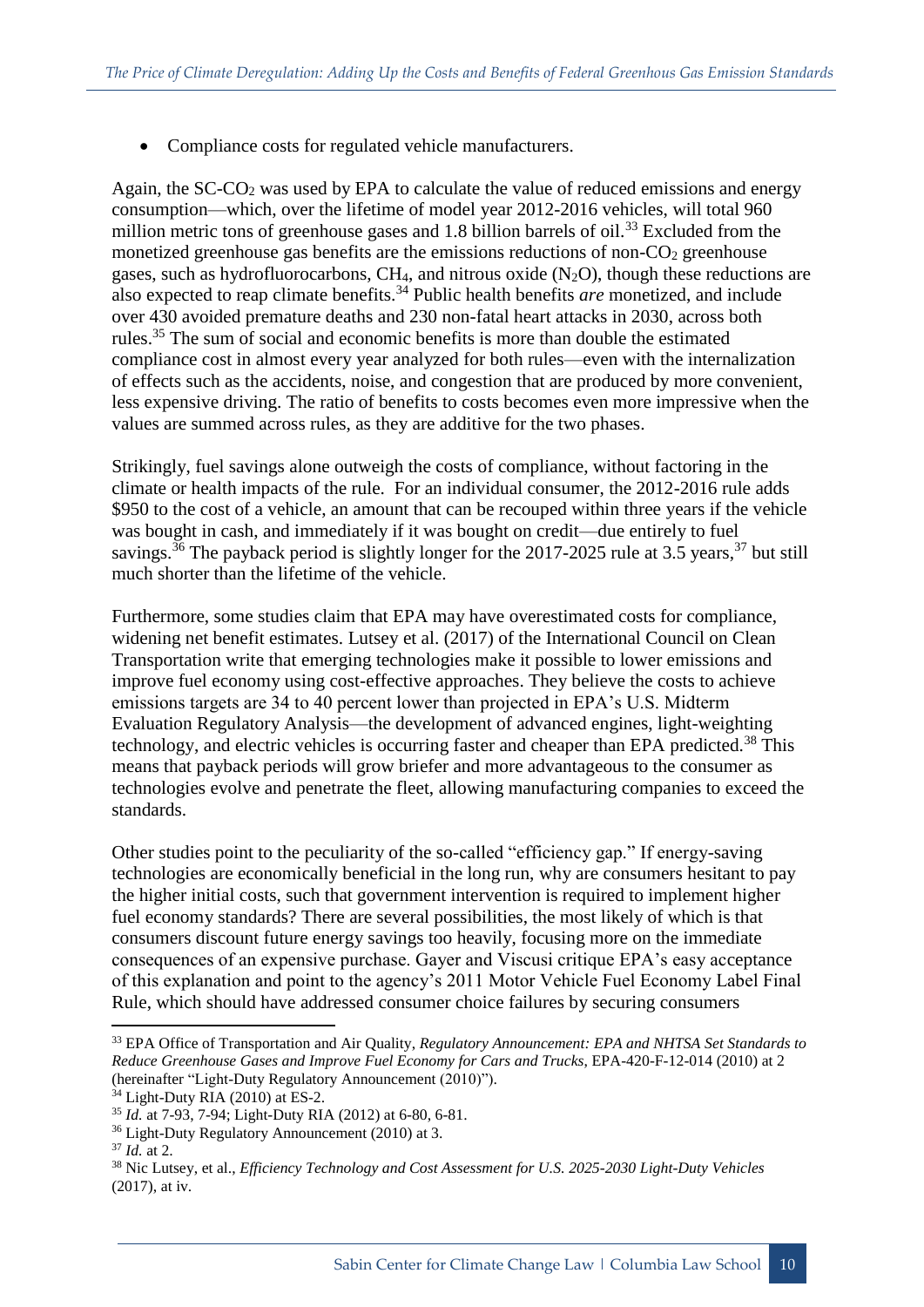unfettered access to fuel economy information—if the label rule, which was not mentioned in the Regulatory Impact Analysis for the light-duty fuel economy standards, had any benefits, then perhaps the benefits for the fuel economy standards are overstated. The authors also critique EPA's comparison of global climate benefits to more localized costs, though it must be noted that these climate benefits are a small fraction of the total benefits calculated by the agency.<sup>39</sup>

Another explanation for the efficiency gap is the existence of hidden costs, such as a decline in vehicle quality after the incorporation of energy-efficient technologies. If hidden costs are high enough, equaling or surpassing the benefits of fuel savings, consumers would not be incentivized to purchase energy-efficient vehicles on their own. Helfand et al. (2016) delved into this subject by analyzing the content of auto reviews, searching for signs that consumers' utility was lessened by new technology, but found that energy-efficient technologies and negative characteristics were not strongly correlated; indeed, hidden benefits appear more likely than hidden costs.<sup>40</sup>

It is more difficult to quantify the effect of light-duty vehicle standards on job creation. As EPA notes, regulation should have minimal impact on net job growth or loss if the economy is at full employment. In other cases, there are no sure methods to predict the hiring and firing methods of firms. EPA may find that jobs grow in one sector or part of the process, but these jobs may be reallocated from a different sector, and ultimately indicative of net loss rather than net growth.<sup>41</sup> While the Regulatory Impact Analysis for the 2012-2016 standards for light-duty vehicles does not address the effect of the rule on employment, the 2017-2025 standards suggest that the total employment impact ranges from  $+30,300$  to  $+148,800$  jobyears in the motor vehicle manufacturing sector, with unquantified gains in other sectors. Overall, the employment effect is expected to be positive.  $42$ 

#### *b) Medium- and Heavy-Duty Vehicles*

Emissions standards for medium- and heavy-duty motor vehicles model years 2014-2018 (Phase 1) and 2019-2028 (Phase 2) display similar patterns for costs and benefits. EPA projects monetized net benefits of \$10 billion in 2020 and \$27.3 billion in 2030 for Phase  $1^{43}$ and monetized net benefits of \$31.5 billion in 2020 and \$74.4 billion in 2030 for Phase 2.<sup>44</sup> As with the light-duty vehicle rules, costs, benefits, and net benefits are additive across the two rules. EPA calculations accounted for:

<sup>39</sup> Ted Gayer & W. Viscusi, *Overriding consumer preferences with energy regulations*, 43 Journal of Regulatory Economics (2013) at 250-7.

<sup>40</sup> Gloria Helfand et al., *Searching for hidden costs: A technology-based approach to the energy efficiency gap in light-duty vehicles*, 98 Energy Policy (2016).

 $41$  Light-Duty RIA (2012) at 8-19.

<sup>42</sup> Light-Duty RIA (2012) at 8-28, 8-32.

<sup>43</sup> EPA, *Regulatory Impact Analysis, Final Rulemaking to Establish Greenhouse Gas Emissions Standards and Fuel Efficiency Standards for Medium- and Heavy-Duty Engines and Vehicles*, EPA-420-R-11-901 (2011), at 9- 46 (hereinafter "RIA Heavy-Duty Phase I"). 2009\$ values have been converted to 2016\$ using a factor of 1.114. <sup>44</sup> EPA, *Regulatory Impact Analysis, Greenhouse Gas Emissions and Fuel Efficiency Standards for Mediumand Heavy-Duty Engines and Vehicles - Phase 2*, EPA-420-R-16-900 (2016), at 8-74 (these figures assume EPA's estimate for net benefits under analysis Method B and in comparison to scenario 1a, in which fuel economy is not expected to improve without regulation) (hereinafter "Heavy-Duty RIA Phase II "). 2013\$ values have been converted to 2016\$ using a factor of 1.042.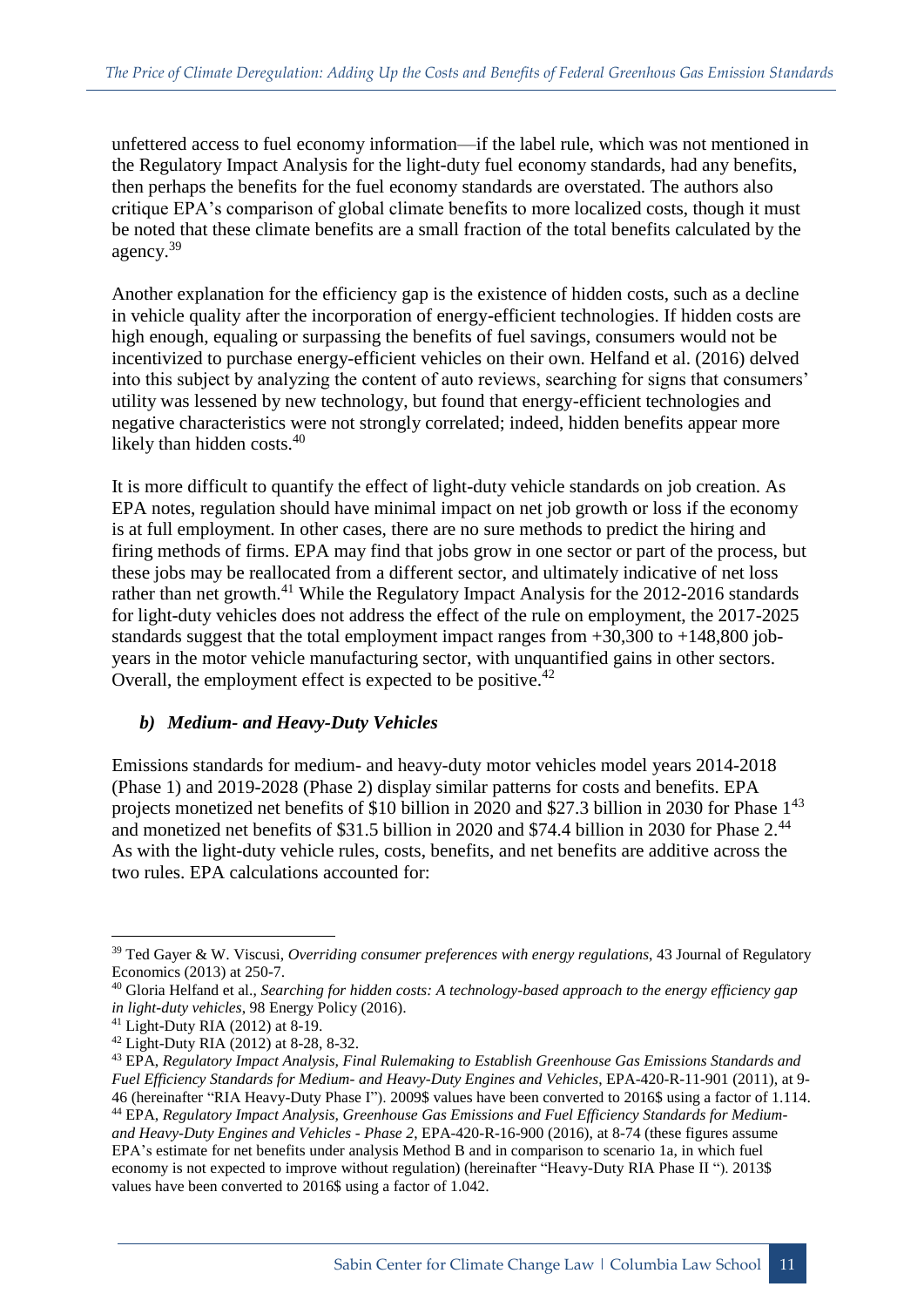- For Phase 1: reductions in  $CO<sub>2</sub>$  emissions of approximately 80 MMT in 2030, along with reductions in  $CH_4$  and  $N_2O$ ;
- For Phase 2: additional reductions in  $CO<sub>2</sub>$  emissions of approximately 40 MMT in 2025 and 179 MMT in 2040, along with reductions in CH<sub>4</sub> and N<sub>2</sub>O;
- Health co-benefits arising as a result of reductions in co-pollutants such as sulfur oxides (SO2) and NOx);
- Massive fuel savings arising from better fuel economy;
- Improved energy security in the case of a price shock;
- The value of reduced refueling and increased traveling;
- The disbenefit of accidents, noise, and congestion due to increased driving; and
- Compliance costs for regulated vehicle manufacturers.

As with light-duty vehicles, the regulations address greenhouse gas emissions, with Phase 2 standards lowering greenhouse gas emissions by nearly 200 MMT  $CO_2$  equivalent ( $CO_2e$ ) in 2050—while simultaneously reducing exposure to harmful co-pollutants such as  $NO<sub>x</sub>$  and  $SO_x$ . The climate benefits of reduced  $CO_2$ , CH<sub>4</sub>, and N<sub>2</sub>O (but not hydrofluruocarbons) were monetized through the  $SC-CO<sub>2</sub>$  and other frameworks; monetized health co-benefits resulting from reduced emissions of harmful co-pollutants include approximately 440 premature deaths averted by Phase 1 standards in 2030 and approximately 640 averted by Phase 2 standards in 2040. When combined with economic benefits, the net benefits increase dramatically from year to year. According to an RFF study by Leard et al. (2016), however, these may be overestimates. The authors suggest that the rebound effect, in which lower per-mile fuel costs induce an increase in energy use, is greater for tractor trailers than assumed by EPA. This implies that projected fuel savings and emissions reductions from the standards may be overestimated in the government's analysis. The authors also find that the *short-run* rebound effect may be smaller than expected due to the transition from unregulated older trucks to regulated new trucks, resulting in greater short-run emission reductions.<sup>45</sup> Regardless, the margin between costs and benefits is so large across all years analyzed that monetized net benefits are likely to remain not just positive, but high.

The matter of the efficiency gap is again pertinent, especially as firms that operate trucks have narrow profit margins: why is this industry not moving to fuel-efficient vehicles on its own? The agencies offer up several reasons, such as a lack of adequate or reliable information, the state of the resale market, split incentives between owners and operators of the trucks (the operators purchase fuel), and the transaction costs of the transition. Gayer and Viscusi level the same criticisms they had for the light-duty standards at these explanations, pointing to labeling standards and other solutions that might resolve these market failures.<sup>46</sup>

There were uncertainties surrounding the employment impact of the standards, but the overall effect is likely to be positive. Of Phase 1, EPA concluded the rulemaking would have a "relatively small effect on net employment" through the truck and engine manufacturer industry and related industries.<sup>47</sup> Fuel savings brought about by both phases, however, may

<sup>45</sup> Benjamin Leard et al., Resources for the Future (RFF), *Fuel Costs, Economic Activity, and the Rebound Effect for Heavy-Duty Trucks*, RFF DP 15-43-REV, 3-5 (2016).

<sup>46</sup> Ted Gayer & W. Viscusi, *Overriding consumer preferences with energy regulations*, 43 Journal of Regulatory Economics (2013) at 257-9.

 $47$  Heavy-Duty RIA Phase I (2011) at 9-56.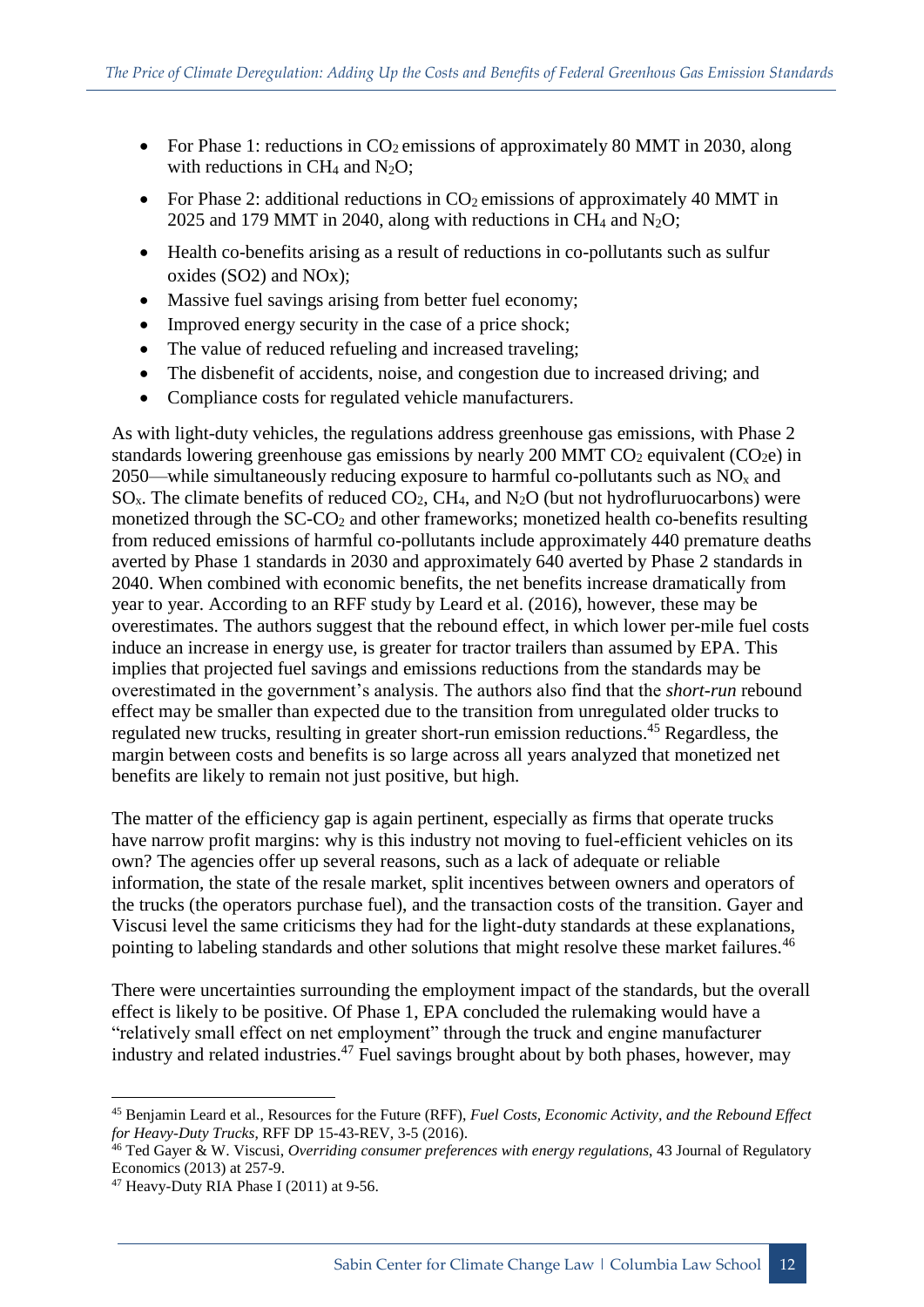stimulate spending, and thus employment, in other sectors. Additionally, EPA expects Phase 2 to increase employment in the motor vehicle manufacturing sector by +500 to +4,500 jobyears in 2027, and for employment gains in truck shipping. Due to fuel savings, there may be less employment in the fuel provision sectors.<sup>48</sup>

#### **C. New Source Performance Standards for Oil and Gas Sector**

The 2016 New Source Performance Standards for the Oil and Gas Sector acts to curb emissions of CH4, VOCs, and toxic air pollutants from new, reconstructed, and modified oil and gas sources, potentially limiting CH<sup>4</sup> emissions to 40 to 45 percent below 2012 levels by 2025. Benefits surpass costs across the years analyzed, though with narrower margins than some other rules.

According to EPA projections, the net monetized benefits of the rule could reach approximately \$37 million in 2020 and \$180 million in 2025.<sup>49</sup> EPA's calculations accounted for:

- Reductions in CH<sub>4</sub> emissions of approximately 300,000 short tons in 2020 and 510,000 short tons in 2025:<sup>50</sup> and
- Compliance costs for regulated sources.

EPA used the social cost of  $CH_4$  (SC-CH<sub>4</sub>), analogous to SC-CO<sub>2</sub>, to value the effect of reduced CH<sup>4</sup> emissions. Though VOCs give rise to ozone (exposure to which can lead to reduced lung function and asthma) and toxic air pollutants are linked to cancer, EPA did not quantify or monetize public health impacts for this rule due to difficulties in modeling the impacts of reductions. Improvements in visibility, ecosystem effects, and additional natural gas recovery were also not modeled. EPA did, however, discuss employment impacts projecting 1,100 annual full-time equivalents (FTEs) needed to comply with the requirements in 2020 and 1,800 annual FTEs in 2030, in addition to one-time labor requirements of 270 FTEs in both years.<sup>51</sup>

In studying the policy, however, Ravikumar and Brandt (2017) found that costs of the policy will be significantly lower than expected—27 percent lower than EPA estimates. Their work also indicates that the technology used to detect leaks is not as effective as assumed, suggesting that CH<sub>4</sub> reductions will fall short of 2025 targets by 20 to 50 percent.<sup>52</sup> Thus, both costs and benefits might be lower than EPA states—though net benefits are likely to remain positive across the years analyzed if the worst case for benefits reductions is avoided.

<sup>48</sup> Heavy-Duty RIA Phase II (2016) at 8-87, 8-89.

<sup>49</sup> EPA, *Regulatory Impact Analysis of the Final Oil and Natural Gas Sector: Emission Standards for New, Reconstructed, and Modified Sources*, EPA-452/R-16-002 (2016), at 5-2. (2012\$ values have been converted to 2016\$ using a factor of 1.059).

<sup>50</sup> *Id.* at 5-4.

<sup>51</sup> *Id.* 1-5, 1-6.

<sup>52</sup> Arvind P. Ravikumar & Adam R. Brandt, *Designing better methane mitigation policies: the challenge of distributed small sources in the natural gas sector*, 12(4) Environmental Research Letters (2017).